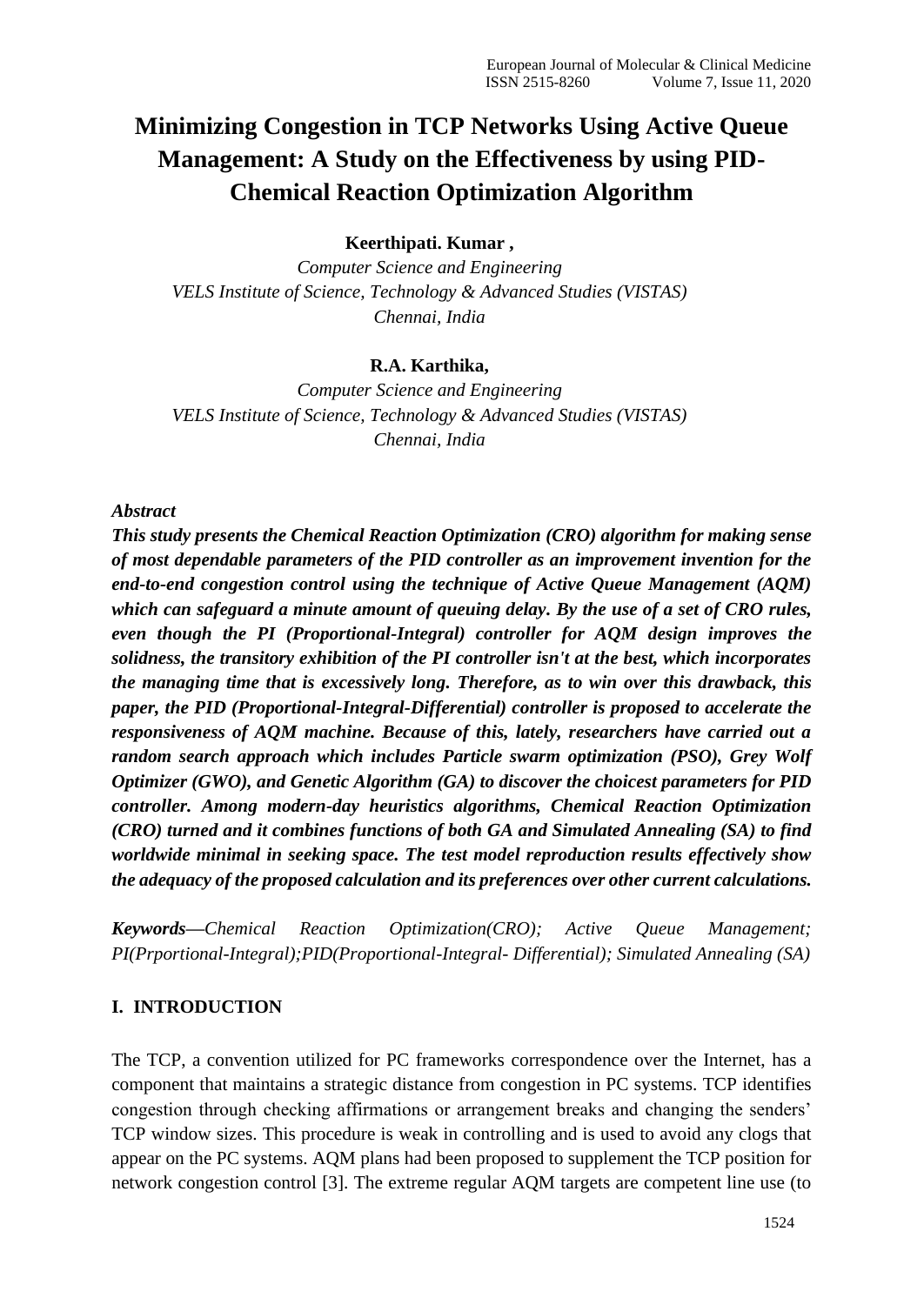restrain the events of line flood and undercurrent, as an outcome bringing down parcel misfortune and augmenting hyperlink usage), lining delay (to diminish the time required for a records bundle to be adjusted through the steering line), and vigor (to save shut circle regardless of changing over circumstances) [4]. AQM algorithms have been intended for execution at organizing switches, rather than usage at end hubs, along with Transmission control protocol sender or receiver elements. This longing is supported by utilizing reality that recognition of congestion should be possible most adequately in the switch itself. A system switch can dependably recognize spread delay and constant lining defer. Just the switch has a bound together perspective on the lining conduct extra time, choices about the period, and estimation of congestion to be permitted at the way phenomenal subsequently top-notch made by methods for the switch itself.

The primary objective of the PID Controller approach is to ensure that the line duration is easily constant at the intended line length, so that distance variation can be reduced to reduce the probability of packet failure, and the network system may attain stable status. Several scholars performed in-depth research on the method of PID constraint tuning and put forward a lot of methods of parameter situation. The Ziegler-Nichols frequency response approach setting parameters is proposed by [5]. However, it is hard to get the basic enhancement factor and the basic time of the system framework dependent on the involvement with the dynamic changing system condition, as a result, PID controller boundaries can't be utilized further. A technique for boundary modification dependent on the edge of soundness is recommended in the paper [6]. This methodology is the absence of a sufficiency edge control organize framework, and the equation for the stage edge is exceptionally convoluted, so the ideal outcome is hard to get. The strategy for enhancing the PID boundary for a negligible necessary square blunder is proposed by [7]. Such techniques for setting PID boundaries are in the reason of choosing the controlled substance, discovering PID boundaries to enhance the condition of the system framework in a presentation record, just to enter a PID controller in which an advanced boundary, the ideal combination of the PID boundaries will not be reached, so it is hard to accomplish the ideal system state.

Chemical Reaction Optimization (CRO) algorithm has the quality and heartiness of stochastic inquiries. The PID algorithm corresponds to the CRO algorithm, which can solve the problem of the adaptation and alteration of the coefficients of the PID based algorithm to satisfy the variety of traffic flow. In this portion, it is suggested that the PID algorithm for the optimization of the chemical reaction, which can adequately satisfy the AQM through the stochastic research capability is based on the CRO algorithm cycle. This study focuses on the utility of the Chemical Optimization Algorithm to discover worldwide improvement for PID controller boundaries. The researchers check each iteration in the plant model and duly find the performance indices.

# **II. TCP/AQM CONTROL THEORY MODEL**

Different strategies were utilized to display the TCP, for example, recharging hypothesis, fixed point, liquid models, processor sharing, and hypothetical control [8]. Here, it receives the model created by Hollot and his associates [9]. This model speaks to a streamlined model created by Misra and his associates [10] which is a nonlinear unique model dependent on liquid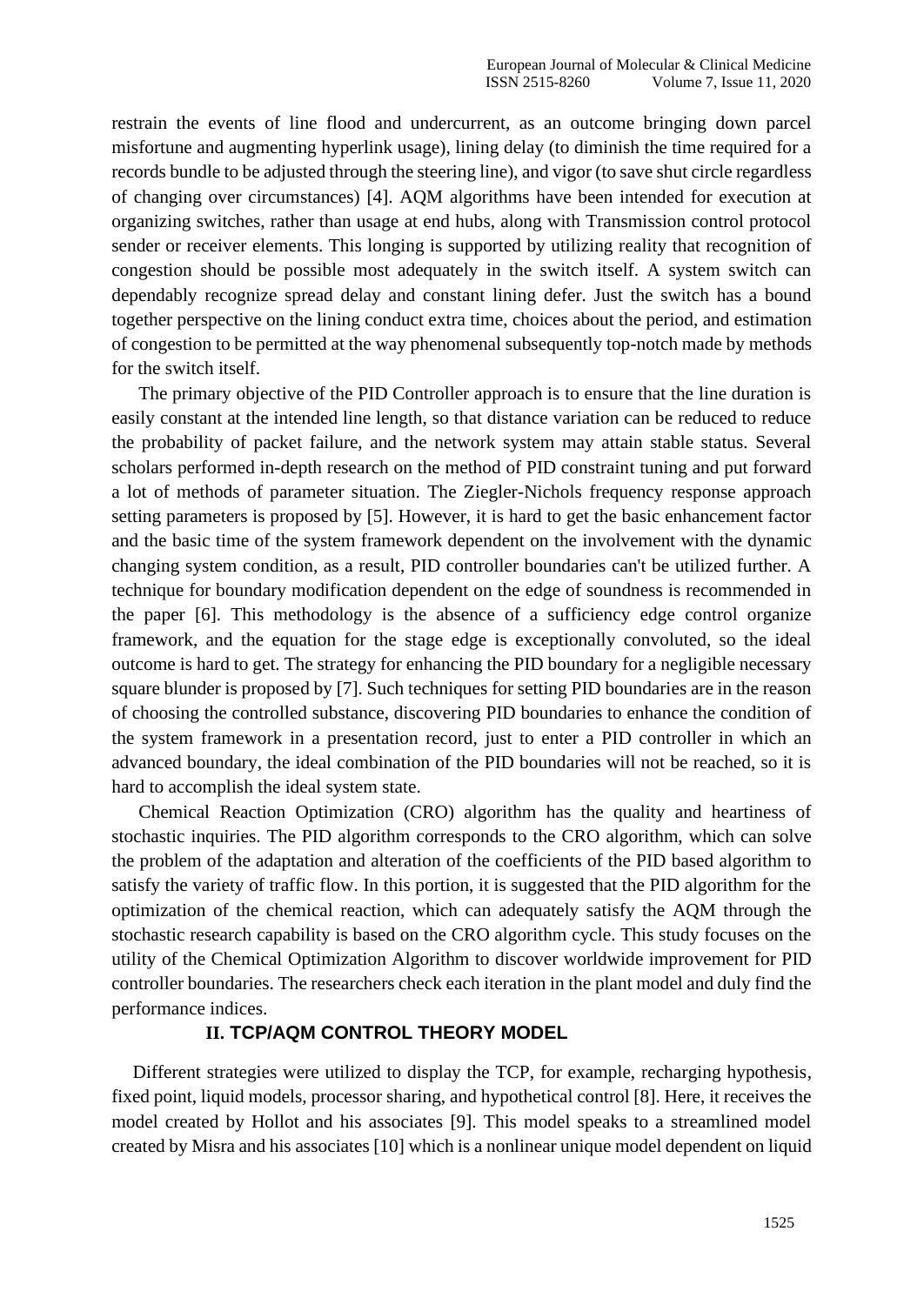stream and stochastic differential conditions on a basic level. The rearranged model disregards the instrument for TCP breaks.

For the model the non-straight differential conditions are given as:

$$
W(t) = \frac{1}{R(t)} - \frac{W(t)W(t - R(t)))}{2R(t - R(t))}P(t) - R(t)
$$
 (1)

$$
q(t) = \frac{W(t)}{R(t)} N(t - R(t))
$$
\n(2)

In equation  $(1)$ ,  $(2)$ 

 $C =$  Router Bandwidth

 $R(t) =$  Round Trip Time

 $P(t) =$  Packet Drop Probability

 $N(t)$  = Number of TCP flows

 $q(t)$  = Router Queue length

 $W(t) =$  Window Size for current TCP

The nonlinear differential equation of (1), (2) are linearized near the steadiness point to facilitate analysis and design to facilitate analysis and design in [7]. Figure 1 displays a closedloop control feedback model.



**Fig1. Feedback control model for Closed Loop**

The above Fig 1.

 $q0 =$ Target Que length in router

 $C(s) =$  Controller

 $e(t) = Time t Error Control$ 

 $p(t)$  = Drop the packet probability at time t

 $q(t)$  = Router Queue length at time t

 $P(s)e-sRo =$ Control Plant

The controller impartial is to keep the size of the line in q0, that can be grown by setting the  $p(t)$  to  $e(t)$ .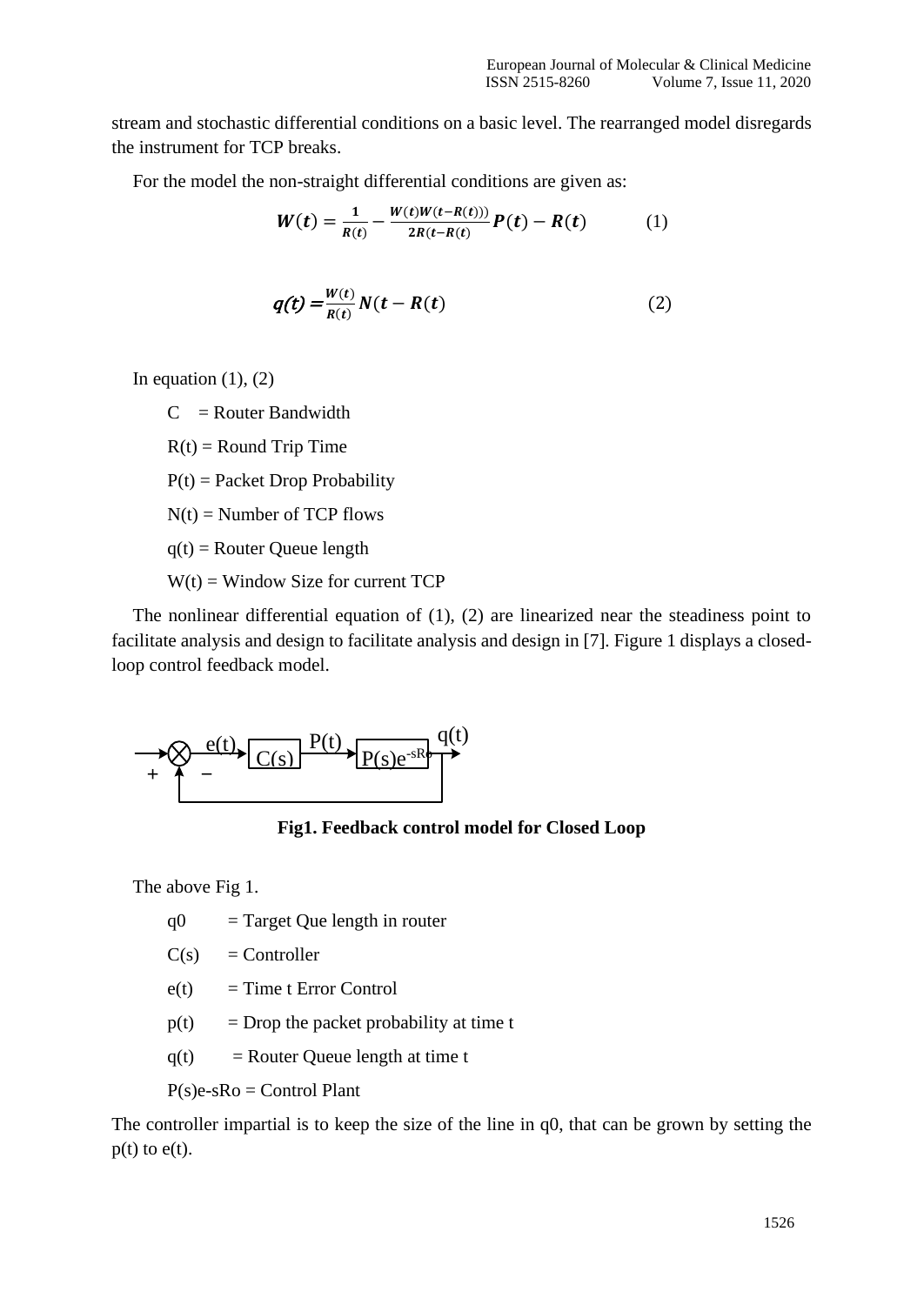$$
P(s) = \frac{\frac{c^2}{2N}}{(s + \frac{2N}{R_0^2 c})(s + \frac{1}{R_0})}
$$
(3)

In  $(3)$ 

 $C =$  Router Bandwidth

 $N =$  Amount of TCP flows

 $R_0$  = Round trip time

At Figure. 1, If  $C(s)$  uses PI controller, PI algorithm is cultivated in AQM [4]; if  $C(s)$  uses PID controller, PID procedure is practiced in AQM [11];PI algorithm is given based on RED algorithm steadiness investigation, it has benefits over RED algorithm. Be that as it may, it is difficult to ensure the dynamic proficiency of the PI algorithm. For dynamic outcomes, The PID procedure has an improvement over the PI algorithm, yet the strategy for tuning coefficients for the PID algorithm is fairly entangled.

# **III. PID CONTROLLER FOR ACTIVE QUEUE MANAGEMENT CONTROL SYSTEM**

#### *A. PID Controller Design*

To elude congestion by detecting initial congestion, a competent mechanism is required which can forecast and monitor the predictable error i.e.  $\frac{d}{dt}e(t)$ [12]. The derivative (D)-control can forecast potential errors and produce an analytical control action relative to the rate of error change.

Derivative control indication time t is:

$$
u(t)=K_D \frac{d}{dt} e(t).
$$

Where KD is a period subsidiary (or time of the rate). What's more, D-control [12], [13] can accomplish a quick reaction and better damping (i.e., less swaying). The PID control's proportional (P), Integral (I), and Derivative (D) input depend on a past (I), present (P), and future (D) control mistake [14]. PID control creates a control signal that is a direct capacity that consolidates current error (P), previous error integral (I), and the current mistake rate (D) changeover. A nonexclusive PID control signal is :

$$
u(t)=K_{pe}(t)+K_{Ij}e(t)d(t)+K_{D}\frac{d}{dt}e(t)
$$
\n(4)

KP is an integral gain where KI is a proportional gain, and KD is the derivative time. Through PID controller, the AQM algorithm can efficiently and proactively predict and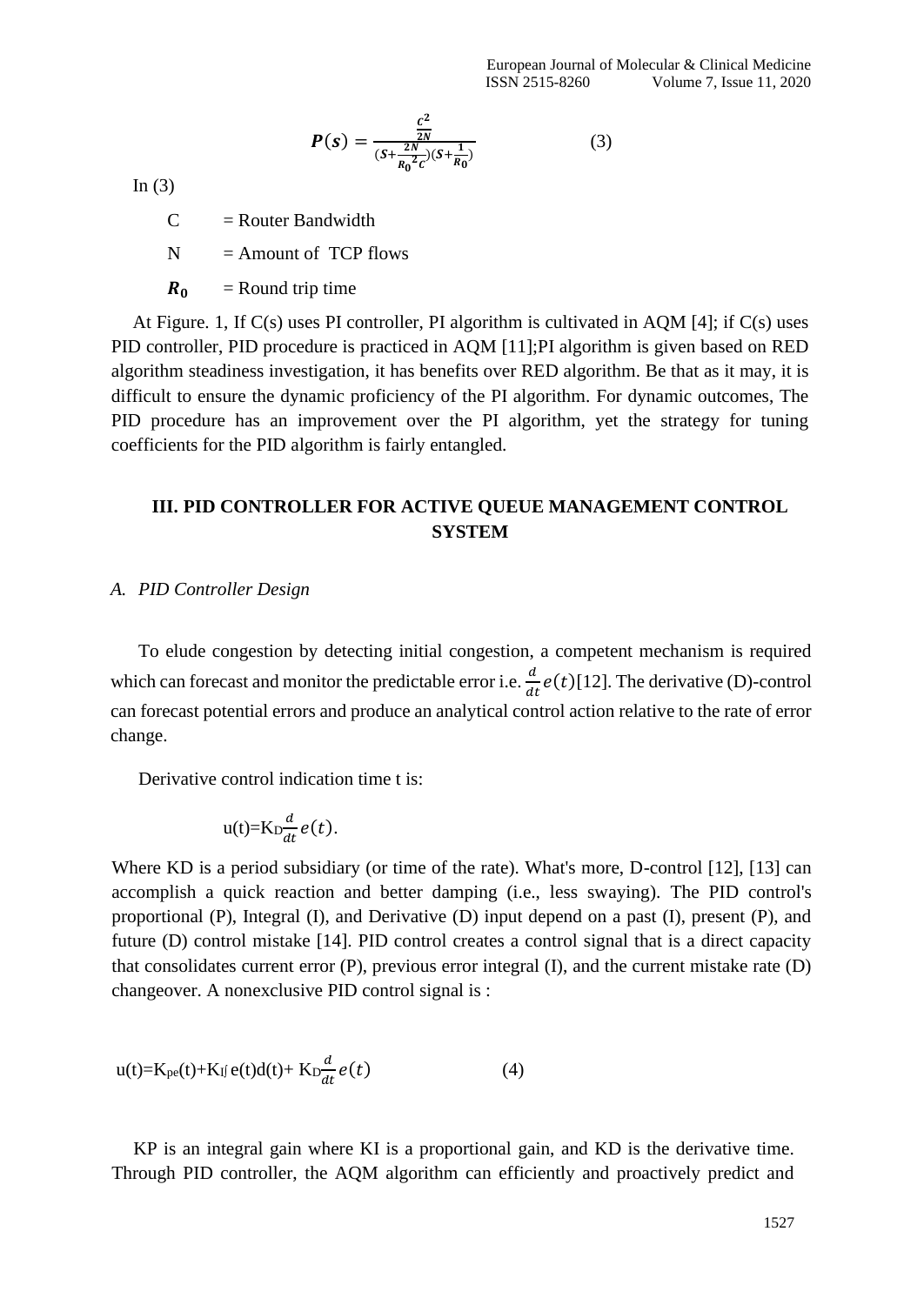monitor the beginning of obstinate congestion, manage with existing congestion, and elude the anticipated congestion.



Fig2. PID Controller Block Diagram

We can communicate the PID-controller as a consecutive blend of a PD control and PI control. PID control can support the damping (i.e., swaying) and increment a control framework's ascent time (i.e., reaction speed), however can't expel the consistent state blunder. In correlation, PI guideline at the expense of a moderate reaction will limit the consistent state mistake. Since the controlled framework, the TCP stream dynamic model is a second-request framework, time-area execution details, for example, increment time, settling time, greatest over-shoot, time consistent, and consistent state blunder are diagnostically accessible [12].

#### *B. PID Controller Scheme Process*

Considering a PID controller which comprises a sequentially joined PI control partition with a PD control divide, the Laplace change shows, the PID control signal as

D(s) = K<sub>P</sub>+K<sub>D</sub>S+
$$
\frac{KI}{s}
$$
 = D<sub>PD</sub>(S)D<sub>PI</sub>(S)=  
(K<sub>P1</sub>+K<sub>D1</sub>S)K<sub>P2</sub>+ $\frac{KI2}{s}$  (5)

Where to, KP= KP1KP2+ KD1KI2, KD= KD1KP2, KI= KP1KI2. As a matter of first importance, the PD control part is planned. By and large, the privilege KP1 and KD1 are resolved for a PD guideline with the goal that a part of the ideal relative solidness is accomplished [16]. The relative strength is accomplished in the time area by having an ideal generally speaking overshoot. Next, we pick the KI2 and KP2 boundaries for the PI control part with the goal that the PID-controller's yield necessities can be accomplished. At last, we get a PID-controller with three boundaries for PID power, KP, KI, and KD.

# **IV. CHEMICAL REACTION OPTIMIZATION FRAMEWORK**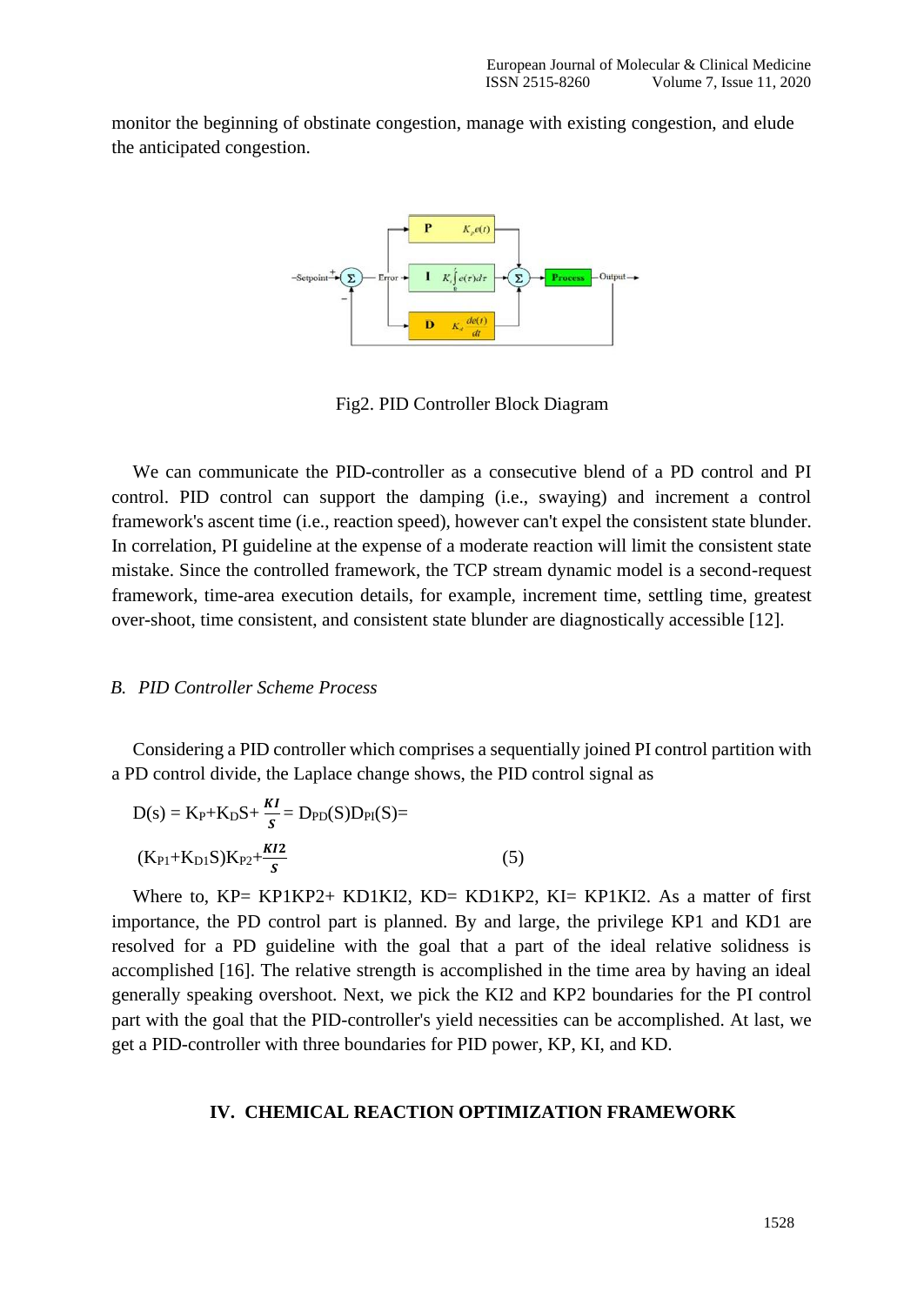The theoretical interpretation of paradigms are studied through machine learning Metaheuristic algorithms are essential parts of machine learning. Nature has consistently been a source and motivation of logical imagination. Researchers have looked to comprehend nature's laws and create techniques and PC algorithms to address genuine issues. The production of three conventional characteristic sciences, science, material science, and science disciplines has delivered novel critical thinking paradigms [15]. Algorithms that are affected by science have been being used since 1960.

To take care of the issue of enhancement, specialists mimic this common wonder. Another basic thermodynamic hypothesis was considered in structuring the calculation. Vitality can't be made or slaughtered, it's changed over into one structure. Researchers cater to the utility and the vitality of nature's particle and center vitality cushion through the energy forms: Static or Kinetic. In a streamlining issue, the likely vitality of response is alluded to as the goal work, and motor vitality as a numerical worth that measures how much the most noticeably terrible worth a particle can deal with.

Fig 3. Schematic Representation of Chemical Reaction Optimization(CRO)

Fig3 above. shows the flow of CRO algorithm. Molecules with different energy levels, undergo a system of fundamental responses, to produce minimal energy in Chemical Reaction. CRO machinists are the standard responses.

Chemical Reaction Optimization was effectively throwaway to resolve problems with optimization. It is improved for equally constant and distinct problems than other heuristic techniques. As stated by Lam[17], CRO has several advantages over other techniques.

> "Begin Initialize PopSize, KELossRate, MoleColl, buffer, InitialKE, α, and β in the initial stage. InitialSolGen( popSize , n) Repeat Calculate PE for each molecule and set InitialKE for each molecule While (No molecule Left) Repeat generate a random number  $b \in [0,1]$ if b>MoleColl if (number of hits minimum hit number) >  $\alpha$ decomposition(W) else OnwallIneffectiveCollision(w) end if else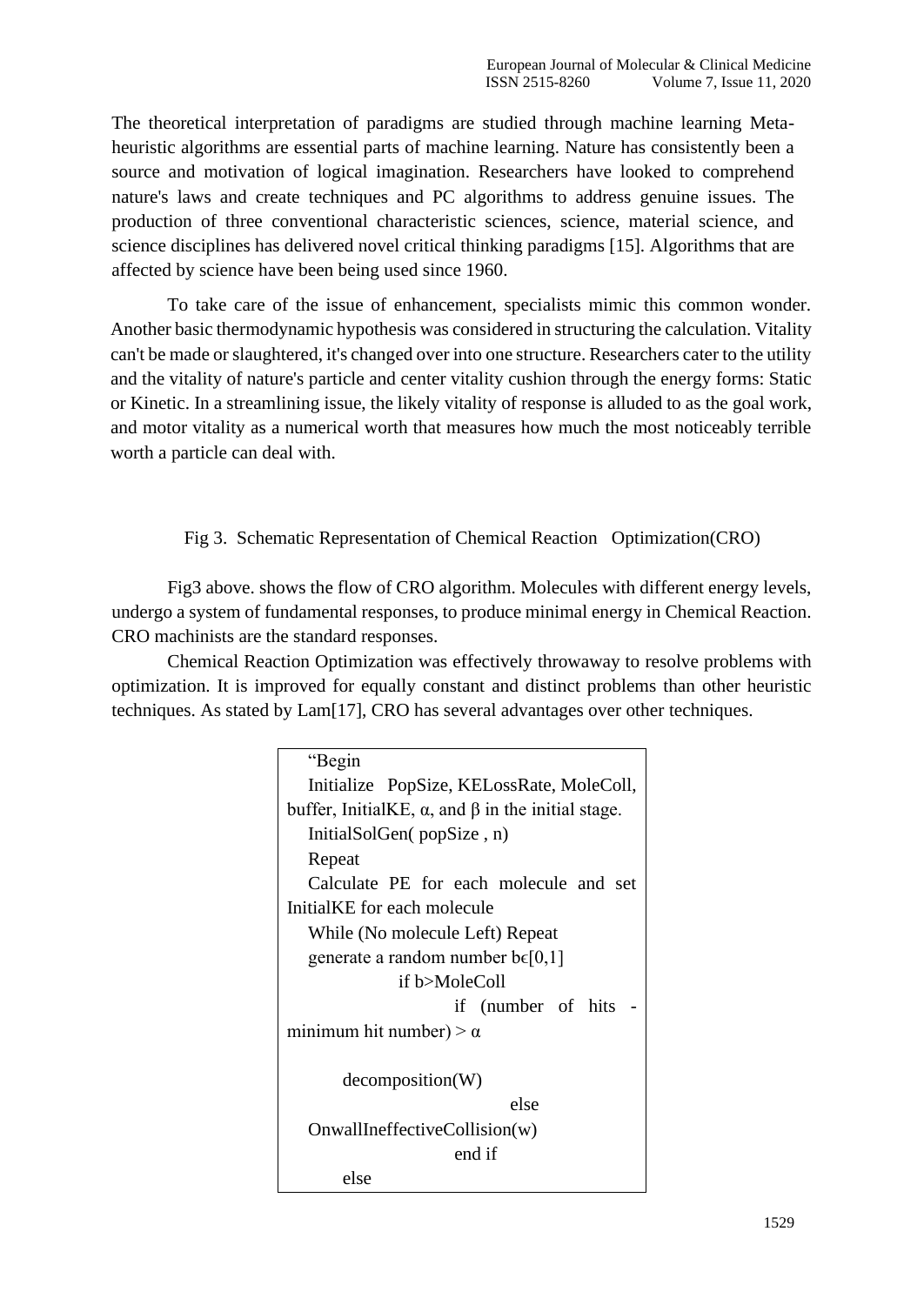|                                           | if KE≤β       |
|-------------------------------------------|---------------|
|                                           | Synthesis(w1, |
| w2)                                       |               |
|                                           | else          |
| Inter-MolecularIneffective Collision(w1,  |               |
| w2)                                       |               |
| end if                                    |               |
| while (PE of molecule remain constant for |               |
| successive iteration)                     |               |
| End"                                      |               |

Fig 4. Proposed Test case CRO Algorithm

The algorithm that appeared in Figure 4 starts with the production of atoms speaking to a lot of haphazardly chosen experiments. The wellness of the particles is determined by utilizing PE. The atoms experience CRO tasks, for example, inadequate impact on-divider, decay, ineffectual between a sub-atomic crash, combination to create new particles at every cycle. The calculation will stop when the atoms expected potential Energy (PE) in the progressive execution of the CRO strategy isn't additionally upgraded.

# **V. SIMULATION MODEL AND RESULTS**

In this segment, we have tried the concert of the Chemical Reaction Optimization PID controller for Active Queue Management test case plant model. The plant model simulation is prepared using MATLAB. In addition to the physical factory, Simulink may also simulate the whole regulator system including the control algorithm. As mentioned earlier, Simulink is particularly useful in producing rough solutions to scientific models which possibly will be "by hand" excessively difficult to solve



Fig 5. Flow chart for Plant Model

Step work is among the most valuable control configuration works in MATLAB. Given a portrayal of the framework, the reaction to a piece of stage information can be plotted quickly,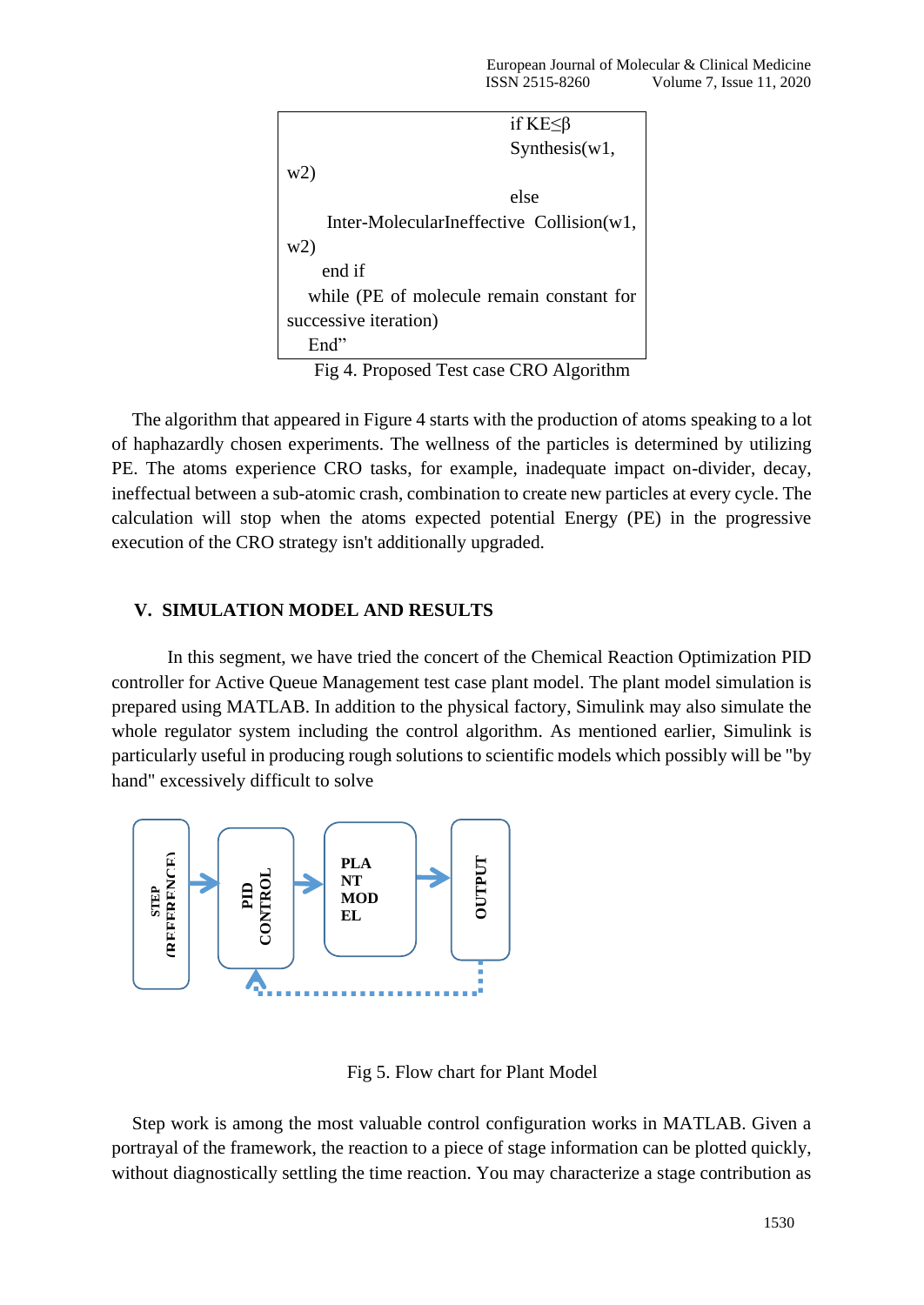a move from zero to a limited time t=0, playing a key role. A common approach is to produce a linear plant approximation and then use the linearized model to use analytical techniques to construct a controller. When applied to the full nonlinear model, Simulink may then be used to simulate your controller's performance. Simulink may be used to generate the linear model and MATLAB may be used to design the controller as defined in the other Introduction pages. A PID controller analyses a fault value e(t) continuously between the variance, target set point (SP), and a calculated Process Variable (PV)and establishes a relation based on PID, yielding a resultant value that is equal to that of the current erroneous. The final parameter obtained, the proportional gain constant, can be multiplied the error by a constant Kp and thus be modified. Pout  $=$  K p e (t) shall give the proportional term. The accumulated instantaneous error in PID controller is multiplied and added by the integral gain (Ki), the controller output. The integral term is I out = Ki  $[0te(t)dt]$ . The process error derivative, however, is calculated by determining the error stop over time, and also by multiplying this change rate by the derivative gain, Kd. The value of the derivative term's contribution to the derivative gain, Kd, is Dout = K d de(t)dt.



Fig 6. The graphical programming model of Chemical Reaction Optimization PID Algorithm



Fig 7. The graphical programming model of Chemical Reaction Optimization PID Algorithm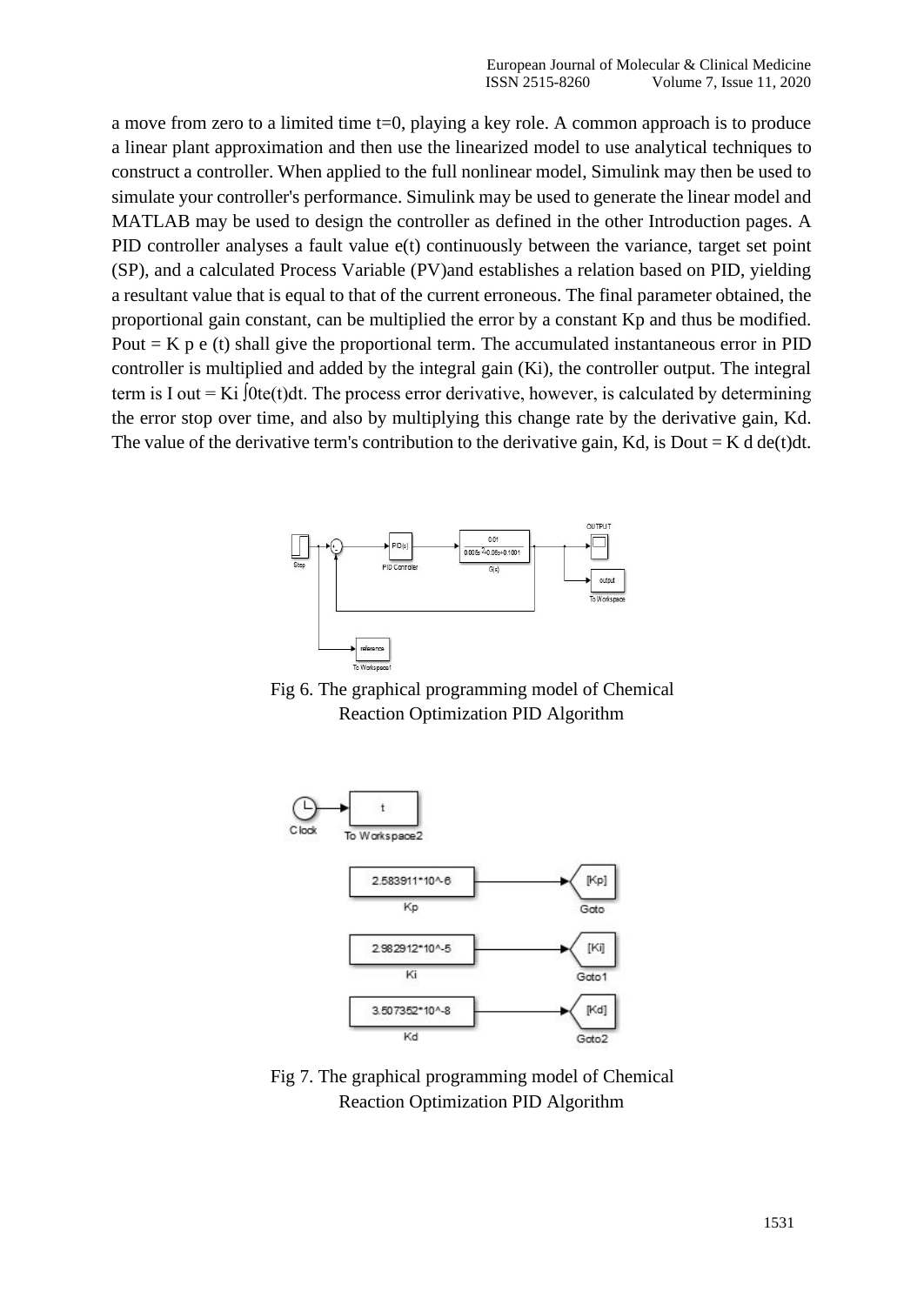

Fig 8 Graphical programming model of Chemical Reaction Optimization PID Algorithm

The above Fig 6, 7,8. Show that MATLAB based graphical programming environment for plant modeling. The model of the simulation is using a drag and drop system which can be easily connected with the model of CRO PID Algorithm. we can customize the components we use, and we have components that activate mathematical operations.

The plant model we will take it as transformation equation and it will check PID values in each iteration. We apply PID controller model to the control system can be expressed in fig 4. The response achieved after tuning is shown in Figures 6, 7, 8. The proposed CRO algorithm evaluates the recital of PID controller and it will give the best steady-state output.

The results of simulation tests on the efficiency of this segment have CRO-dependent TCP/AQM. The performance of the PI controller is being used as a baseline controller, to check the performance of the proposed algorithm.



Fig 9. Iteration response of CRO test model tuning method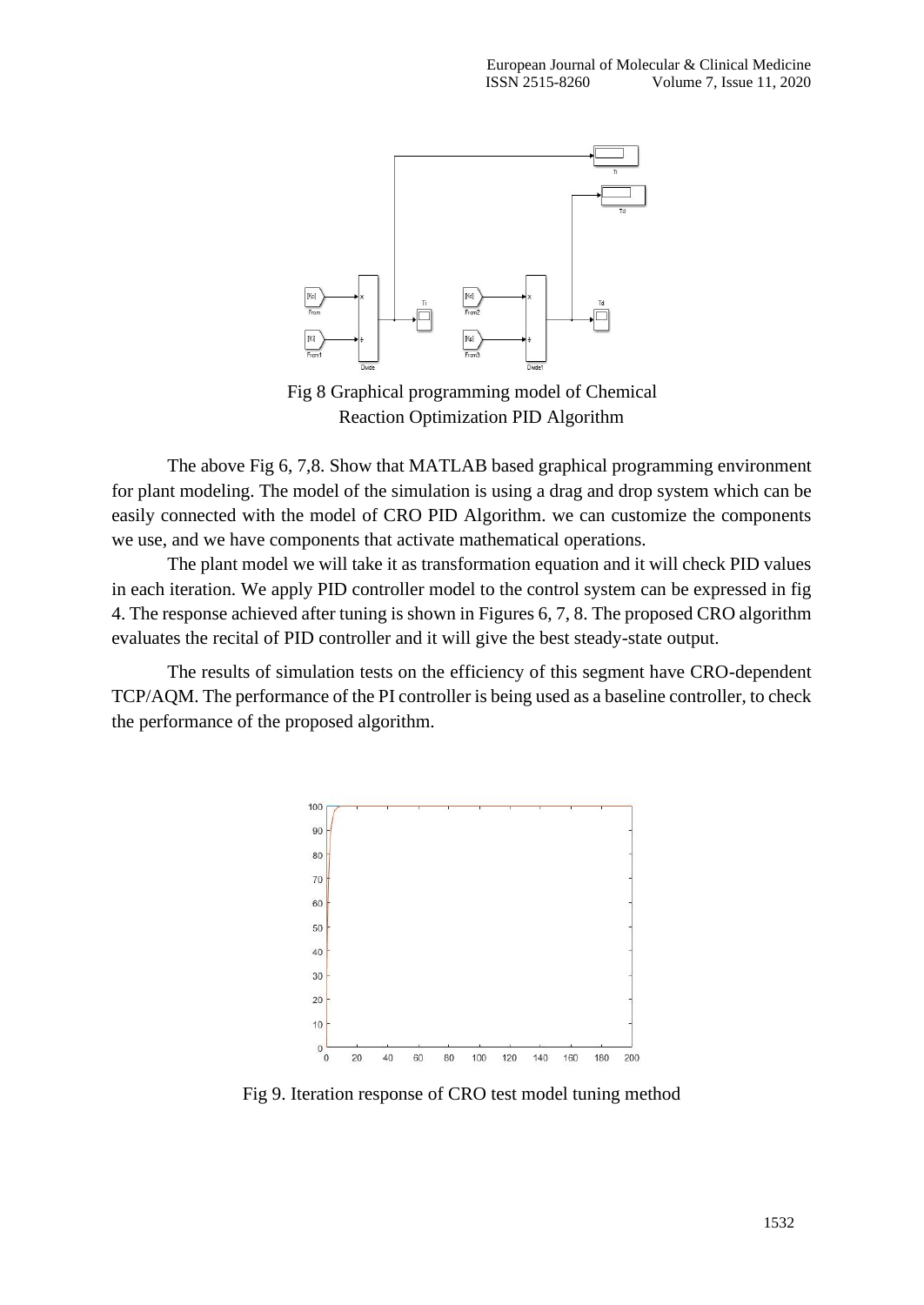

Fig 10. Iteration response of CRO test model tuning method

This figure showed that the CRO-PID controller has reached the Expected tail length and lesser overrun, faster reaction, and lower undershoot with more stability than the PI controller.

# **VI. CONCLUSION**

In Internet Community, Active Queue Management was an exceptionally dynamic territory. This means to accomplish the low holding up postponement and high association productivity by specifically dropping/stamping parcels at transitional hubs, and is likewise an improved instrument for start to finish clog the board. The heuristic engineering joined with recreation tests was trailed by most AQM investigates. The coordinated proficiency of a calculation is certainly difficult to investigate and assess to give a strategy to tuning controller boundaries, additionally the responsiveness is excessively moderate, and the cushion size necessity is too extraordinary which is illogical. We included the differential segment in the controller structure as an improvement to the PI controller and built up the PID controller for the AQM framework dependent on the decided edges of increase and stage to alter the controller boundaries. The CRO Chemical Reaction Optimization executed by running the plant model and tuning the Kp, Ki, Kd model. The effects of the tuning show the exact control parameters. The tuned value is again used to run the Simulink model and the result finally shows the better performance, the plant is managed by the PID tuning algorithm.

# **REFERENCES**

- [1] V. Jacobson and M. J. Karels. "Congestion Avoidance and Control." in Proc.ACM SIGCOMM, 1988, pp. 314-329.
- [2] G. F. Ahammed and R. Banu. "Analyzing the Performance of Active Queue Management Algorithms." in (IJCNC) International Journal of Computer Networks & Communications, Vol.2, No.2, March 2010.
- [3] T. Azuma, T. Fujita, and M. Fujita, "Congestion control for TCP/AQM networks using state predictive control." EEE Transactions on Electronics, Information, and Systems, Vol. 125, No.9, pp. 1491–1496, 2005.